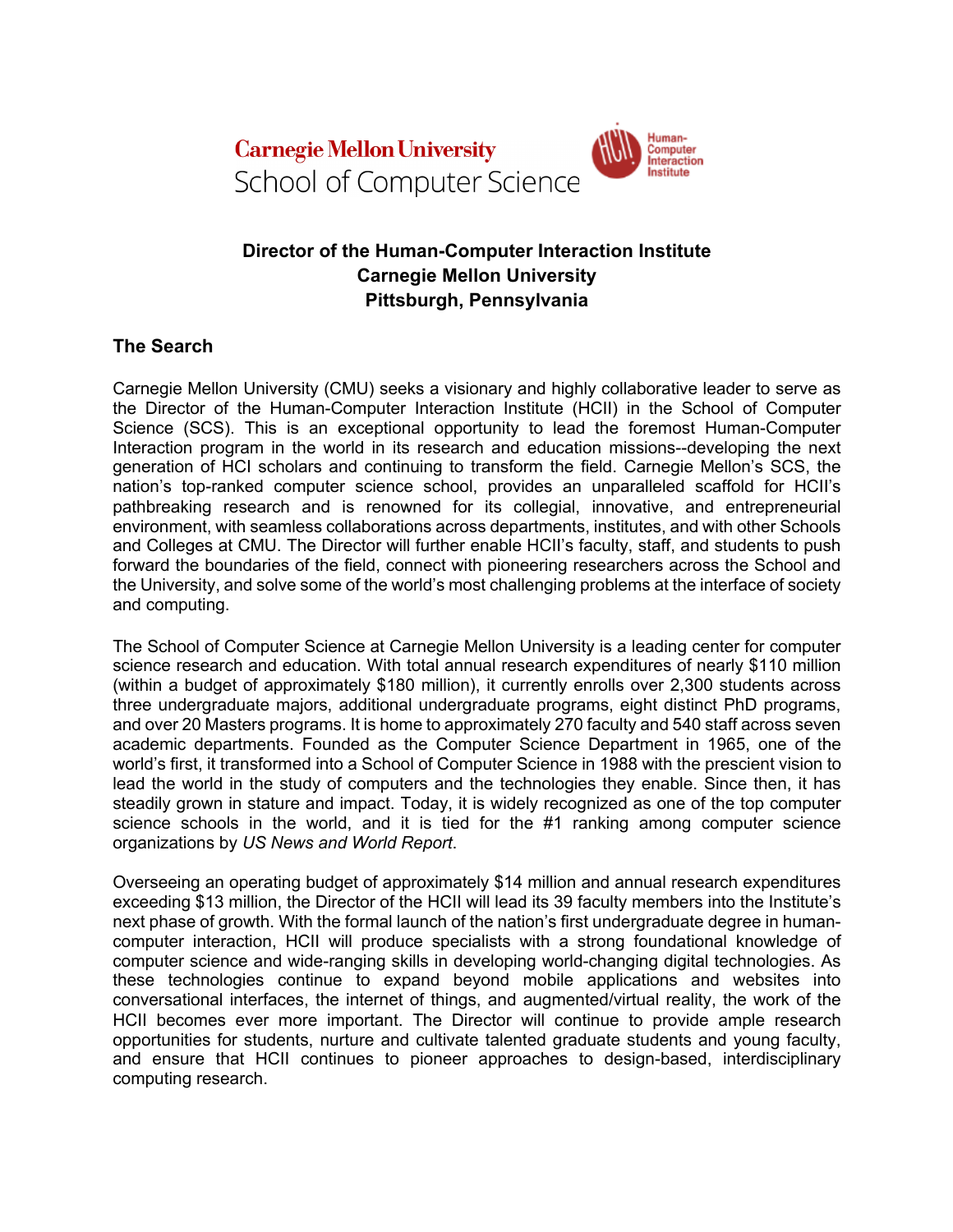

In this recruitment effort, Carnegie Mellon University has retained Isaacson, Miller, a national executive search firm, to assist the search committee. All applications, inquiries, and nominations, which will remain confidential, should be directed to the search firm as indicated at the end of this document.

# **Carnegie Mellon University**

Formally established in 1967, Carnegie Mellon University (CMU) is a dynamic institution that has exceptional impact in the world relative to its size and endowment. Although it is among the youngest of the nation's top universities, CMU's extraordinary success emanates from its deeply held core values and a unique heritage of innovation. It is a place of creativity, pragmatism, and ambition, with a tradition of strategically focusing its efforts and resources in areas where it can lead, then pursuing those areas with startling intensity. CMU is firmly committed to academic freedom, tenure protection, and shared governance, providing a fertile environment for faculty success. The University facilitates collaboration across its seven schools and colleges through organizational mechanisms and incentives, such as numerous joint appointments and a dedication to recognizing contributions outside one's main field. CMU has long embraced diversity as a core value that is central and indivisible from the pursuit of intellectual and artistic excellence, and for more than two decades, it has made increasing diversity in every constituency and building a supportive and nurturing community a strategic priority.

A member of the AAU, CMU is a global, research-intensive university with more than 14,000 students, more than 110,000 living alumni, approximately 5,000 faculty and staff, and over 100 research centers. SCS plays a major role at CMU as an engine of innovation and catalyst of intellectual collaborations. Computer science is a connective thread that weaves through all corners of the campus, helping to create the distinctive collaborative culture, rich interdisciplinary environment, entrepreneurial climate, and technology orientation that characterize Carnegie Mellon. In 2020, *U.S. News & World Report* ranked CMU #25 among national universities, and many of its programs are among the top-ranked in the world. It is also ranked #1 in startups per research dollar among AAU universities.

For more information about Carnegie Mellon University, please visit: https://www.cmu.edu/

## **School of Computer Science**

The School of Computer Science (SCS) embraces all facets of computing and is recognized globally as one of the leading institutions for computer science education and research. Over the last fifteen years, it has been consistently ranked first by *US News and World Report*, tied with Stanford, MIT, and the University of California, Berkeley. CMU's graduate programs in computer science consistently rank among the very best. A survey by the editors of *The Wall Street Journal* ranked the undergraduate computer science program number one in the United States among corporate recruiters. SCS is ranked number one in specialty areas such as artificial intelligence, machine learning, cybersecurity, and computational biology.

CMU helped define the field of computer science, and it continues to redefine and shape the field as computer science has become ubiquitous in academia and society. SCS faculty continue to drive the field forward and explore new directions, receiving considerable international recognition for their achievements. Twelve SCS faculty and alumni have won the A. M. Turing Award. Other honors include memberships and fellowships in the National Academy of Sciences, the National Academy of Engineering, the American Association for the Advancement of Science, the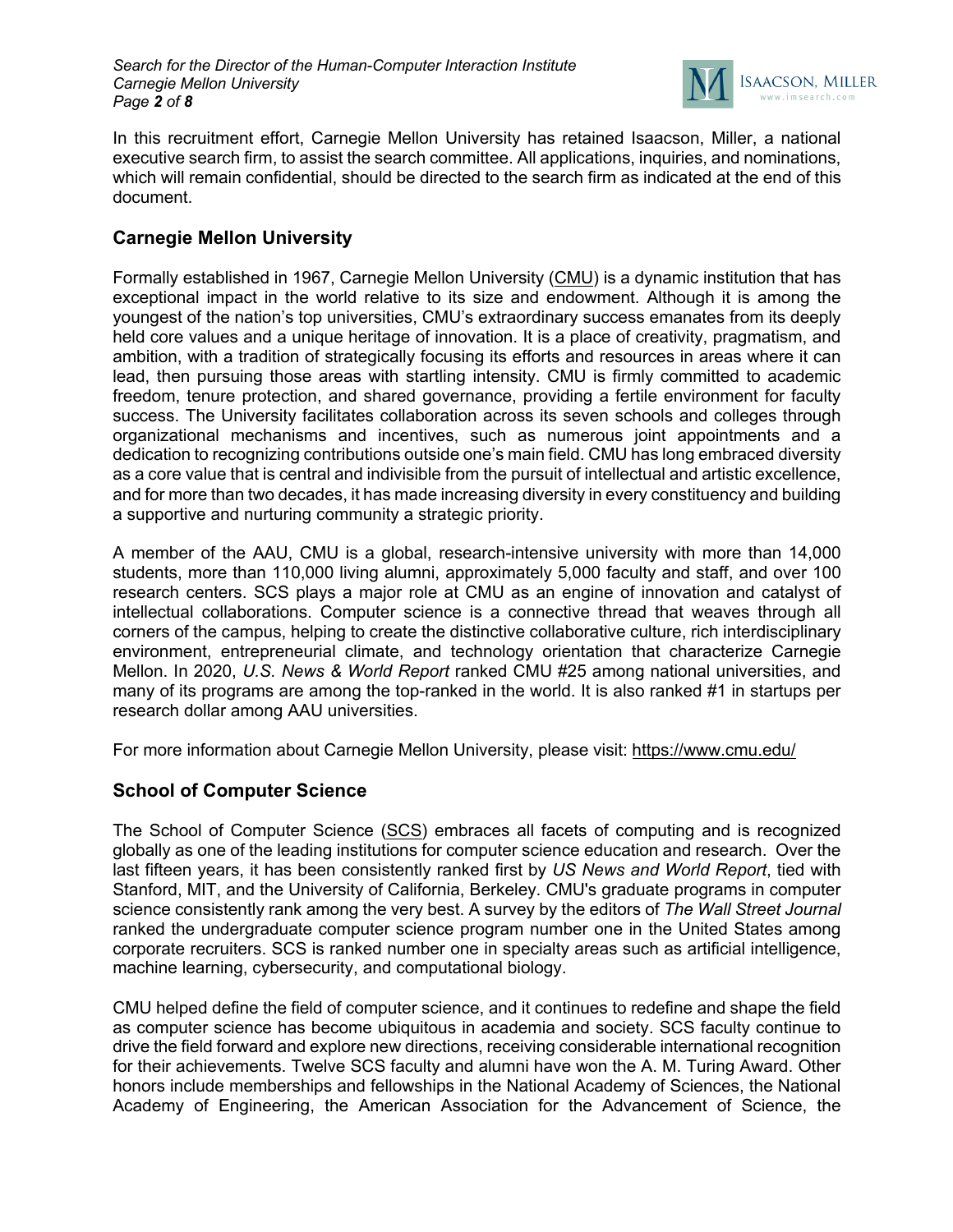

Association for Computing Machinery, the Institute of Electrical and Electronic Engineers, and The Alfred P. Sloan Foundation.

The quality and influence of research in the SCS, conducted collaboratively and across disciplines, is an institutional hallmark. A commitment to making a difference in the world is central to the ethos of the School, which values user-interface and translational impact. SCS is also a place that makes big bets in its research agendas to support uncommon investigative areas, to start uncharted research areas, and to imagine projects far beyond what a single faculty member could accomplish alone. Funding is secured from government, nonprofit agencies, and industry partners; in FY2020, research funding totaled \$108 million. For more details of research activity across SCS, please visit: https://www.cs.cmu.edu/research.

Additionally, the new JPMorgan Chase & Co. AI Maker Space was added to the list of creative facilities available on CMU's campus in the Fall of 2021. This 1,900-square-foot facility, located in one of the newest, largest buildings, which houses the Tepper School of Business and Swartz Center for Entrepreneurship, was developed to concentrate on software development utilizing state-of-the-art hardware to educate and to complete projects.

The SCS attracts top students who are drawn to the rigor, distinctiveness, and reputation of its programs. It currently enrolls 2,385 students from around the world; sixty-two percent of whom are at the graduate level (masters 831, doctoral 659), and 37 percent undergraduate (895). The most subscribed undergraduate program is the Bachelor of Science in computer science. "Second" majors in human-computer interaction and robotics, as well as interdisciplinary majors in computer science and the arts, music, and technology, are increasingly popular. SCS is the first computer science school to offer an undergraduate degree in AI and Human-Computer Interaction, demonstrating SCS's commitment to leading the field forward.

The School is also a place of community, collaboration, and diversity of thought and background. It has built and continues to foster a supportive culture that brings out the best in people. SCS invented and adheres to the Reasonable Person Principle, which relies on mutual trust and support among all faculty, staff, and students. In recent years, the University overall, and SCS in particular, has made great strides in increasing the diversity of its faculty and students. Of particular note, 48 percent of SCS undergraduates are women, which is 2.3 times the national average. Committed to hiring diverse and talented faculty, staff, and executives, CMU is a founding member of a regional organization that offers job placement resources to two-career couples.

CMU also benefits from its ever-stronger relationship with the City of Pittsburgh and the greater Pittsburgh region. Over the last decade-plus, as the area has increased its footprint as a technology hub for both large enterprises and startups, the relationship has grown even stronger. Carnegie Mellon faculty, staff, and students enjoy living in a region with growing vibrancy and national reputation.

#### **Human-Computer Interaction Institute**

Founded in 1993, The Human-Computer Interaction Institute (HCII) holds the distinction of being the first stand-alone HCI program in the country and remains one of the few worldwide. It has gathered a cadre of exceptional scholars, researchers, and technicians in the field of Human Computer Interaction (HCI) who routinely discover tools and solutions at the intersection of psychology, computer science, design, and technology. Diverse interdisciplinary teams conduct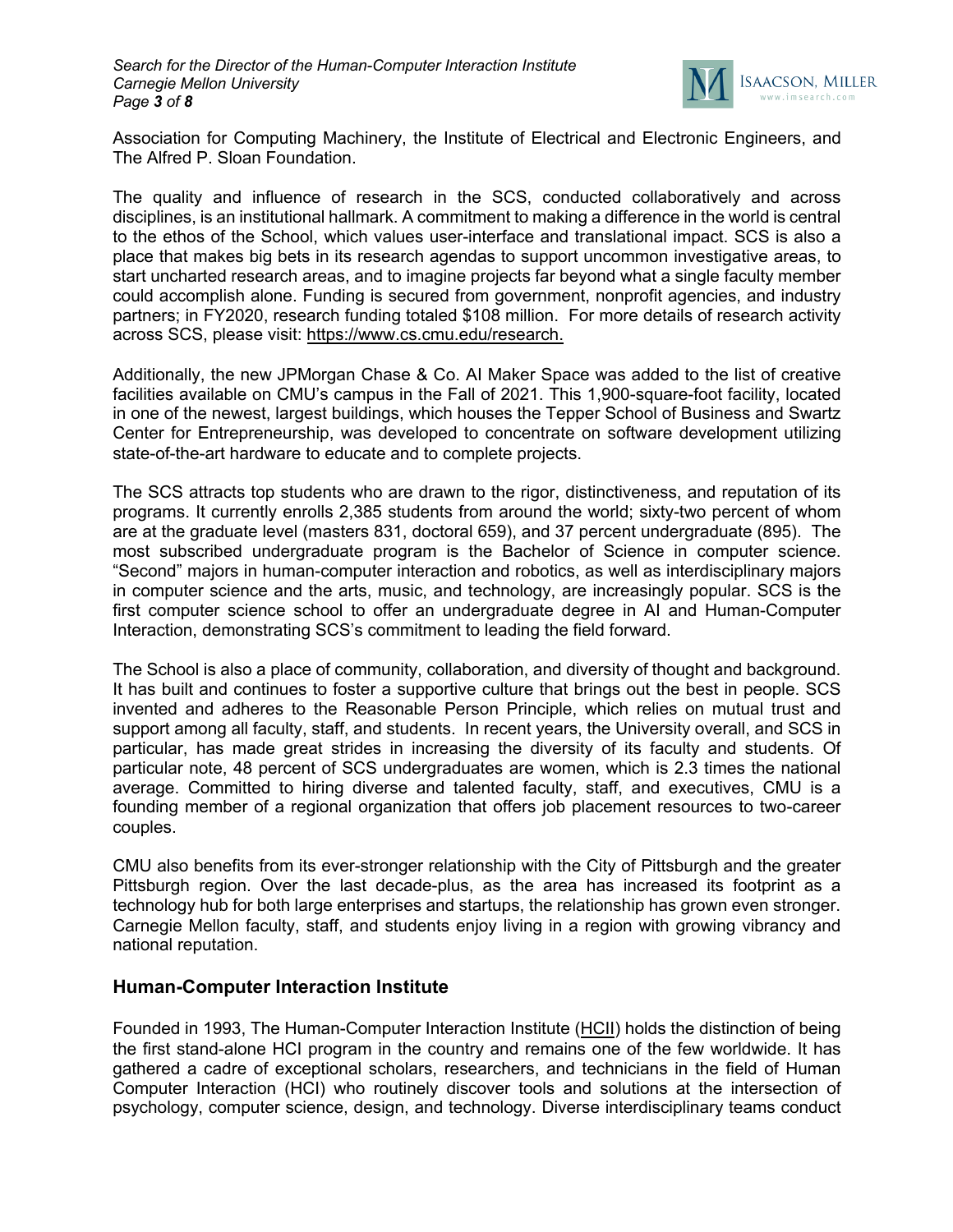

research in multifaceted areas that include learning science, transformative games, social computing and computer supported collaborative work, constructive design research, 3D fabrication and its applications, sensors and input devices, user interface software tools, and privacy and security.

The HCII currently houses 39 faculty members, 48 administrative and technical staff, 70 PhD students, and 78 master's students. It boasts a distinguished faculty body, approximately 39 percent of whom are women, which is the highest ratio among most computer science departments. Many of the HCII faculty are established leaders and pioneers of the field who have received many accolades for their ground-breaking work. These include six Association for Computing Machinery (ACM) Fellows and one distinguished ACM member, four Special Interest Group in Computer Human Interaction (SIGCHI) Lifetime Achievement Awards in research and one SIGCHI Lifetime Service Award, and ten current and former CHI Academy members. These senior faculty are joined by an amazing cohort of energetic early-career faculty recruited in the last few years, whose excitement and creativity bring in fresh perspectives and great potential for making a difference in the world.

#### **Research**

HCII has a long history of pushing the boundaries of research in human-computer interaction. Areas of focus include innovation in user-interface software tools, computer supported work, gesture recognition, data visualization, intelligent agents, human-robot interaction, visual interface design, intelligent tutoring systems, and cognitive models.

The HCII spans three floors of Carnegie Mellon's Newell-Simon Hall and two buildings on nearby South Craig Street. In both locations, students and researchers can take advantage of the HCII's heterogeneous distributed computing environment, experimental computers and systems, wide variety of labs and workspaces, kitchen, and configurable social space. HCII's main facilities are the User Studies Laboratory, Design Facilities: Verge, the DevLab Physical Prototyping Laboratory, the Pittsburgh Science of Learning Center (PSLC), and various faculty labs. Examples of these faculty labs include the Social Computing Lab, Computational Experiences Lab, ArticuLab, and Game Design Lab.

The HCII has federally sponsored research revenues of \$8.7 million, the majority of which originates with the National Science Foundation. The HCII's research also includes \$1.6 million from foundations. Given that the HCII is the world leader in educational technology, its education researchers have had great success leveraging their research to obtain funding from partners like the: Bill & Melinda Gates Foundation, Alfred P. Sloan Foundation, Silicon Valley Community Foundation, and the James S. McDonnell Foundation, among others.

The HCII receives \$1.7 million from industry. The HCII's most active industrial partners are Apple (three faculty have five current agreements) and Accenture. It is expected that industry funding will increase in the coming years. Most other industry partnerships are generated through the Master of Human-Computer Interaction (MHCI) Capstone program. This program is one of the oldest and most robust masters level programs that offers a capstone and a key entry-point for industrial partnerships at CMU.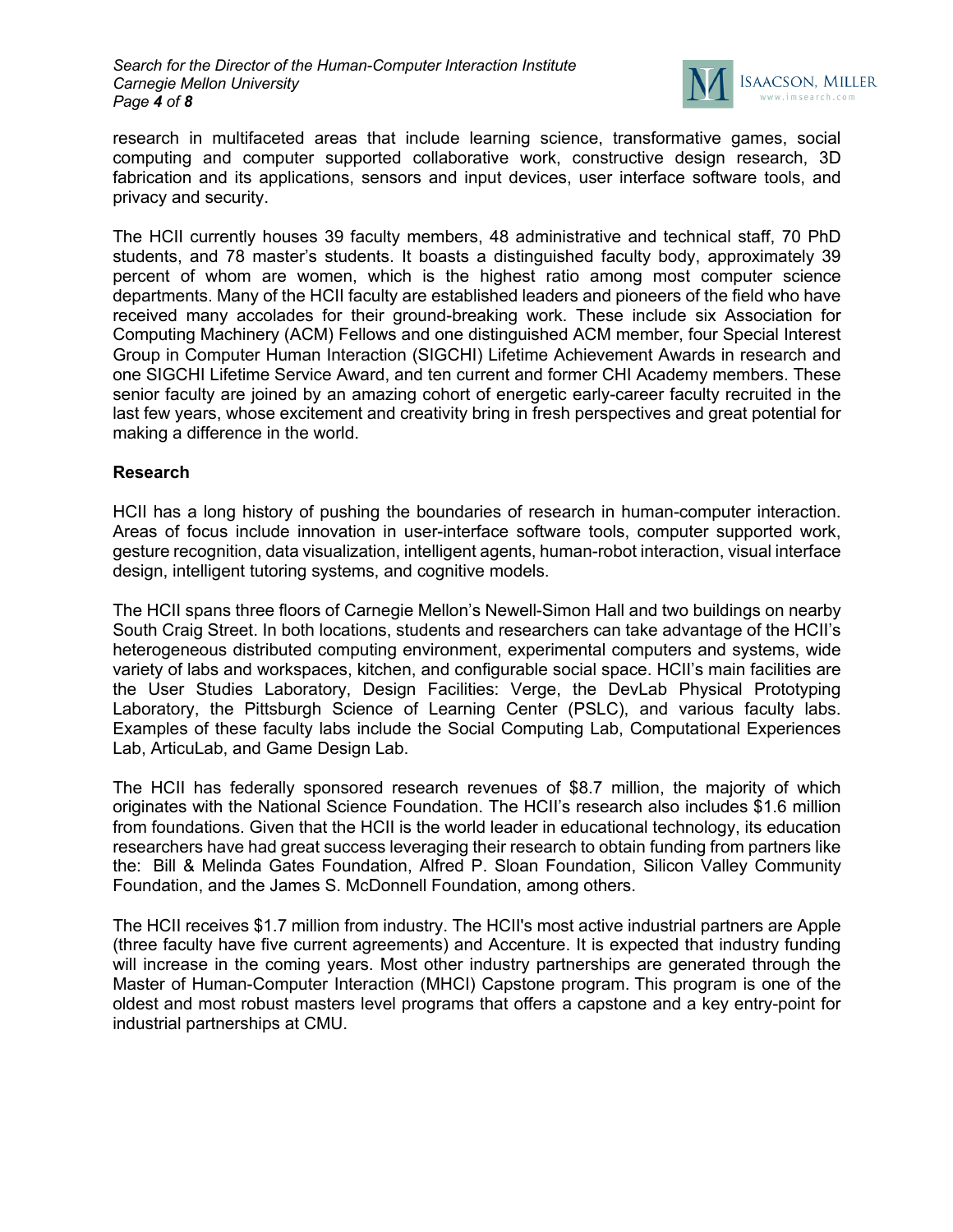

### **Education**

The HCII attracts brilliant, enthusiastic, and determined students from around the world, who utilize the many tools of computer science to provide solutions for society. In Fall 2020, the HCII introduced the first Bachelor of Science in Human-Computer Interaction, which will produce HCI specialists who are technically skilled and adept at designing and prototyping interactive solutions with the latest digital technologies. Additionally, there are options for a major and minor in interdisciplinary HCI and an HCI concentration that provides core courses in human behavior, design, implementation, and evaluation, which culminates in a group-based senior capstone project for a client.

The HCII shares its human-centered approach to computer science with five interdisciplinary master's degree programs: Master of Human-Computer Interaction (MHCI); Accelerated Master of Human-Computer Interaction (AMHCI); Master of Educational Technology and Applied Learning Science (METALS); Master of Computational Data Science (MCDS), which is housed in the Language Technologies Institute; and Master of Science in Product Management (MSPM), which is a collaboration with the Tepper School of Business.

The MHCI program is the longest-running and most impactful Master of Human-Computer Interaction in the world. It offers a professional degree that includes user-centered research, iterative designs, and product development experience through the MHCI Capstone program, which is a generative launching point for HCII partnerships with industry.

A small, select group of students are admitted into CMU's PhD program in Human-Computer Interaction each year, which is rigorous, creative, and deeply interdisciplinary. Partnering and learning from both the founders in the field of HCI and the newest generation of top scholars, doctoral students have become the face of HCI throughout the world, inventing the solutions, tools, and methods to push back the boundaries of the problems HCI addresses. HCII graduates become faculty in the top ranked academic departments and leaders in the major research laboratories.

## **The Role**

The HCII is in an excellent position. Its global standing, research impact, educational excellence, industry ties, and outstanding faculty and students are all assets that the new director will leverage to further advance its stature and impact. Over the last few years, the Institute has pushed to increase the size and diversity of its student body in response to the overwhelming demand for its graduates. The next HCII director will be a strategic leader and well-established scholar who will lead the operations of the institute, facilitate internal and external partnerships, and provide mentorship to the institute's members.

The Director will have a proactive vision for the educational mission to meet the tremendous demand for HCI courses on campus. There is a need to create innovative new courses while managing the existing courses and keep them up to date. The successful candidate will embrace organized delegation and support of the HCII's academic programs as well as provide leadership through an ever-evolving educational landscape.

The successful candidate will be a skilled communicator and strong advocate who can collegially compete and negotiate for resources and space. They must also be open to novel organizational ideas that leverage the HCII's strengths and provide an environment and culture that is conducive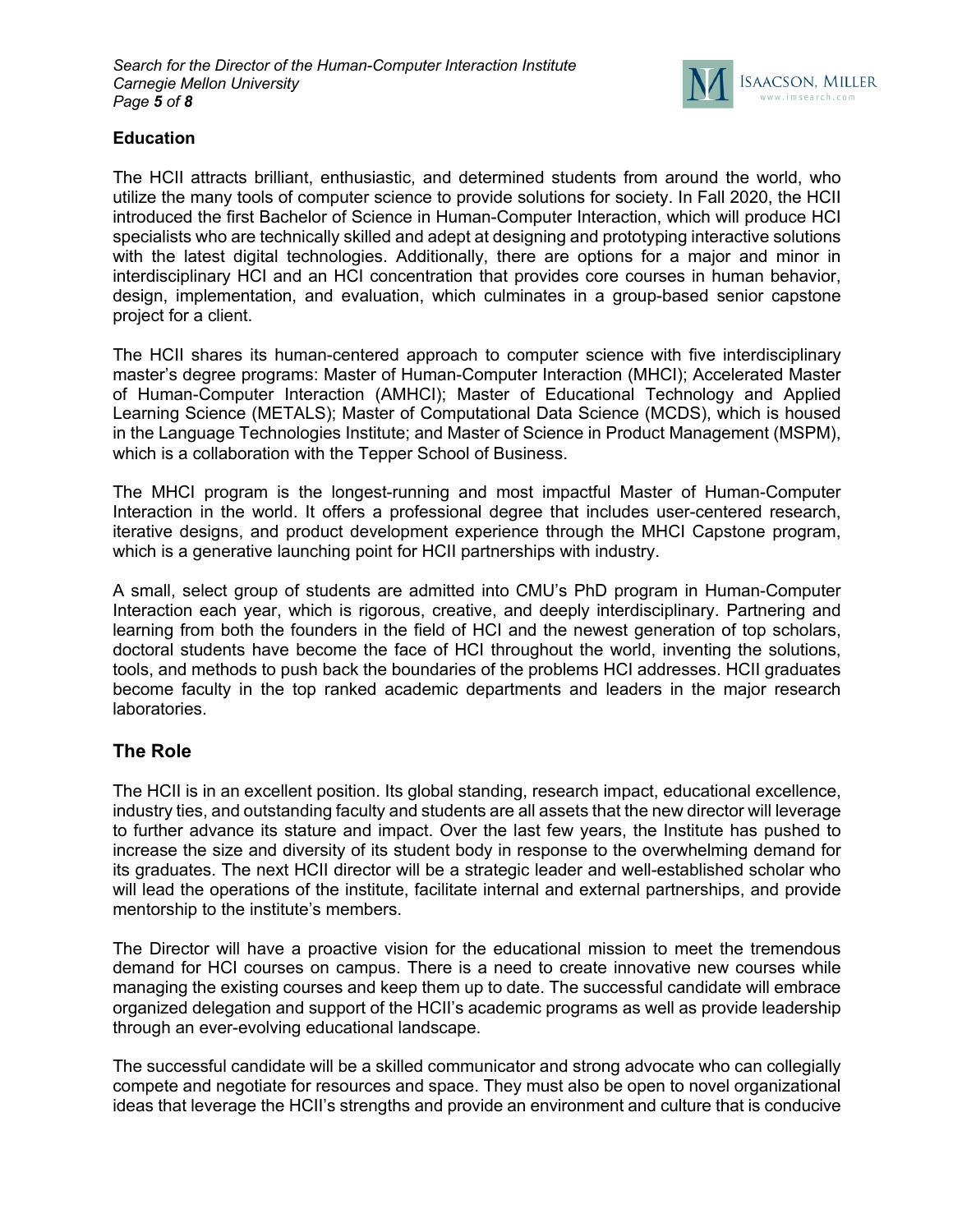

to bringing a diverse but cohesive group of like-minded people together to ideate and implement creative initiatives. Experience with industry and fundraising is essential, as is the ability to be an ambassador for the missions of the HCII out in the world.

The Director of the Human-Computer Interaction Institute will report to the Dean of the School of Computer Science and be a key member of the dean's leadership team. They will collaborate closely with other department chairs/institute directors and faculty across the school and the university as well as seek partnerships with units outside the university. Reporting to the Director are the HCII faculty, educational program coordinators, a business manager, a human resources manager, a research administrator, an engagement manager, a marketing and communication specialist, and other administrative support staff. The Director is responsible for an approximately \$14 million operating budget.

## **Opportunities and Challenges**

The chief opportunity for the Director of the HCII is to lead and shape the institute's activities and culture in ways that have a lasting impact for the field of Human-Computer Interaction, the School of Computer Science, and Carnegie Mellon University. The Director must be flexible and entrepreneurial, able to work in an environment that is dynamic and rapidly changing, and adept at cultivating relationships and enlisting support.

### *Solidify leadership of the discipline*

The HCII holds the distinction as the world leader in research and education in Human-Computer Interaction (HCI). To that end, it attracts the best and strongest students and faculty who have deep foundational domain knowledge, excellent technical skills, and hail from wide ranging disciplines. The interdisciplinary nature of HCI welcomes creative, innovative, and diverse thought. The next leader of the HCII will need to be visionary and strategic about specifically defining Human-Computer Interaction as a vital discipline in the world of computer science by formalizing and advancing the cross-disciplinary work of the HCII, establishing a firm footing for the undergraduate and graduate programs, and advocating for the continued support of HCII research and engagement within the computing research field. This will enable the HCII to continue to attract the best and the brightest minds in computer science.

## *Establish and facilitate productive relationships across CMU*

The success of the HCII is dependent on its multidisciplinary and cross-collaborative nature, which leads to fruitful connections and joint appointments across the SCS and other schools at CMU like the Dietrich College of Humanities and Social Sciences, the School of Design, the School of Art, the College of Engineering, and Heinz College. Some examples of this are initiatives like ENAiBLE, IDeATe, the Simon Initiative, and research in the areas of Learning Science and Technologies, Human Assistance, and Computer Aided Manufacturing, to name a few. HCII scholars are sought out by collaborators across academia and industry. One example of a conduit for research expansion is the MHCI Capstone, which may lead to broader opportunities for partnerships within HCII. The extensive network of SCS alumni in academics and industry is also an avenue for fostering and fortifying partnerships and engagement external to CMU. Working with the SCS Partnerships Team, the next HCII director must be adept at facilitating and nurturing the organic relationships that permit the discipline to thrive.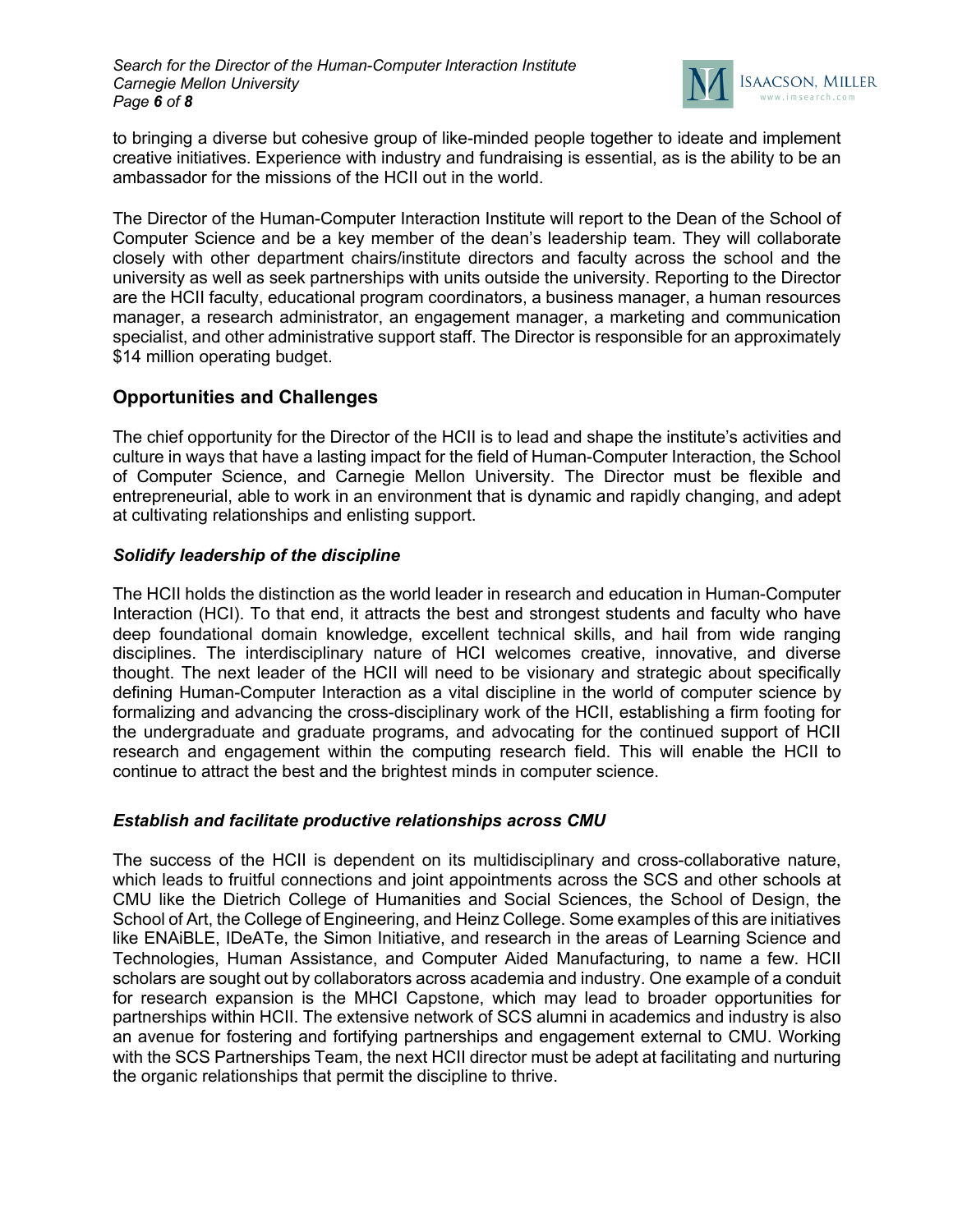

### *Ensure sustainable growth of the HCII*

With an ever-larger cohort of doctoral students, the hiring of new faculty, and the increase in demand for HCI classes across campus, the HCII has experienced impressive growth in recent years. This puts a premium on space, strains administrative support, necessitates management of educational programs, and requires more resources. Attention should be paid toward efficiency of support for education and research programs, building online education pathways, creating a strong curriculum for the undergraduate major as well as the master's programs, and cultivating closer relationships with HCII's alumni base to potentially yield dividends for both fundraising dollars and industrial partnerships. Fundraising to provide endowments for faculty, scholarships for students, and space for the current and future expansion would ensure the success of the HCII well into the future. The next HCII Director needs to set an agenda for new areas of strategic, customized, and sustainable growth.

#### *Champion diversity, equity, and inclusion*

The HCII attracts a diverse group of forward thinking, socially-aware junior faculty and students. Within the realm of the work that is also being done with diversity, equity, and inclusion at the SCS and University level, the next Director needs to be thoughtful about increasing and supporting diversity, promoting inclusion, and providing an environment that is conducive to creativity, growth, well-being and belonging for all faculty, students, and staff as members of the HCII community.

The HCII is uniquely positioned to address larger societal issues through education and research. Collaborative centers like the Center for Informed Democracy and Social Cybersecurity (IDeaS), HCII's research into Accessibility, and its tremendous strengths in Learning Sciences and Technologies, all address major challenges that affect populations nationwide and around the world. The Director will continue to champion HCII's essential and transformative work in these areas.

#### *Foster mentorship and professional development in the HCII community*

With the influx of junior faculty and new students comes the importance of directed advising, coaching, and mentorship to assist and encourage the development of the next generation of HCII contributors. Similar professional development support and incentivization needs to be provided to the technical and administrative staff. This is an opportunity for the next Director to be mindful of how service is incorporated into professional development and recognized in awards, incentivization, and promotion guidelines.

#### **Qualifications and Characteristics**

- PhD degree and record commensurate to the rank of full professor at CMU;
- A record of distinction and accomplishment in HCI or related field;
- A record of cross-disciplinary, collaborative vision for the future of HCI research;
- Excellent communication and collaboration skills;
- Knowledge and expertise commensurate with leading a premier institute that produces cutting edge research;
- Experience mentoring and supporting early career colleagues as well as students;
- Administrative experience and business acumen;